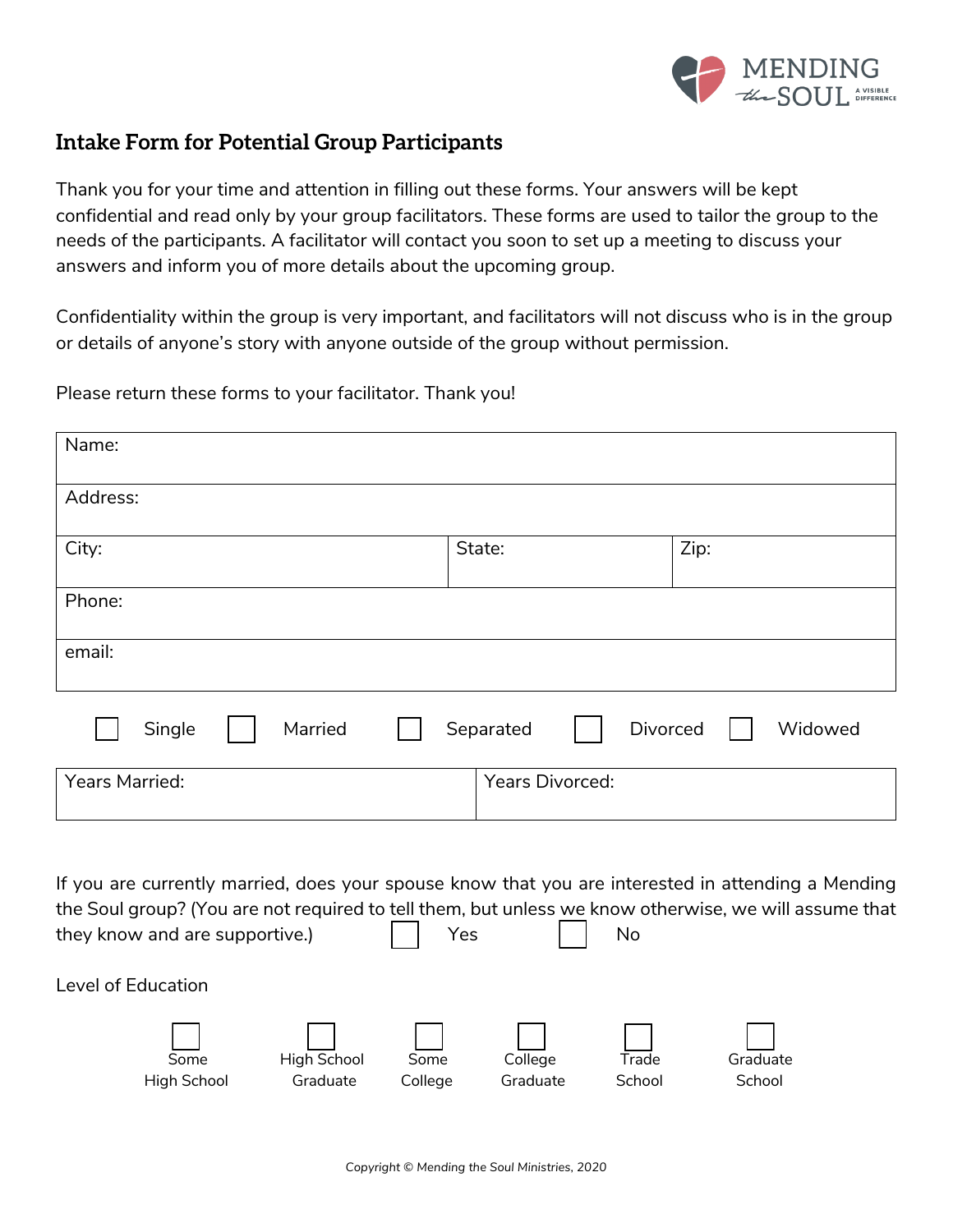1. Please briefly describe your story of pain or abuse and why you are interested in attending a small group for healing.

2. How would you describe your personal health? Do you have any health issues that may prevent you from attending group regularly? **(Regular attendance is very important in the small group setting.)**

## 3. Are you currently taking any prescription drugs? If so, which ones and for what purpose?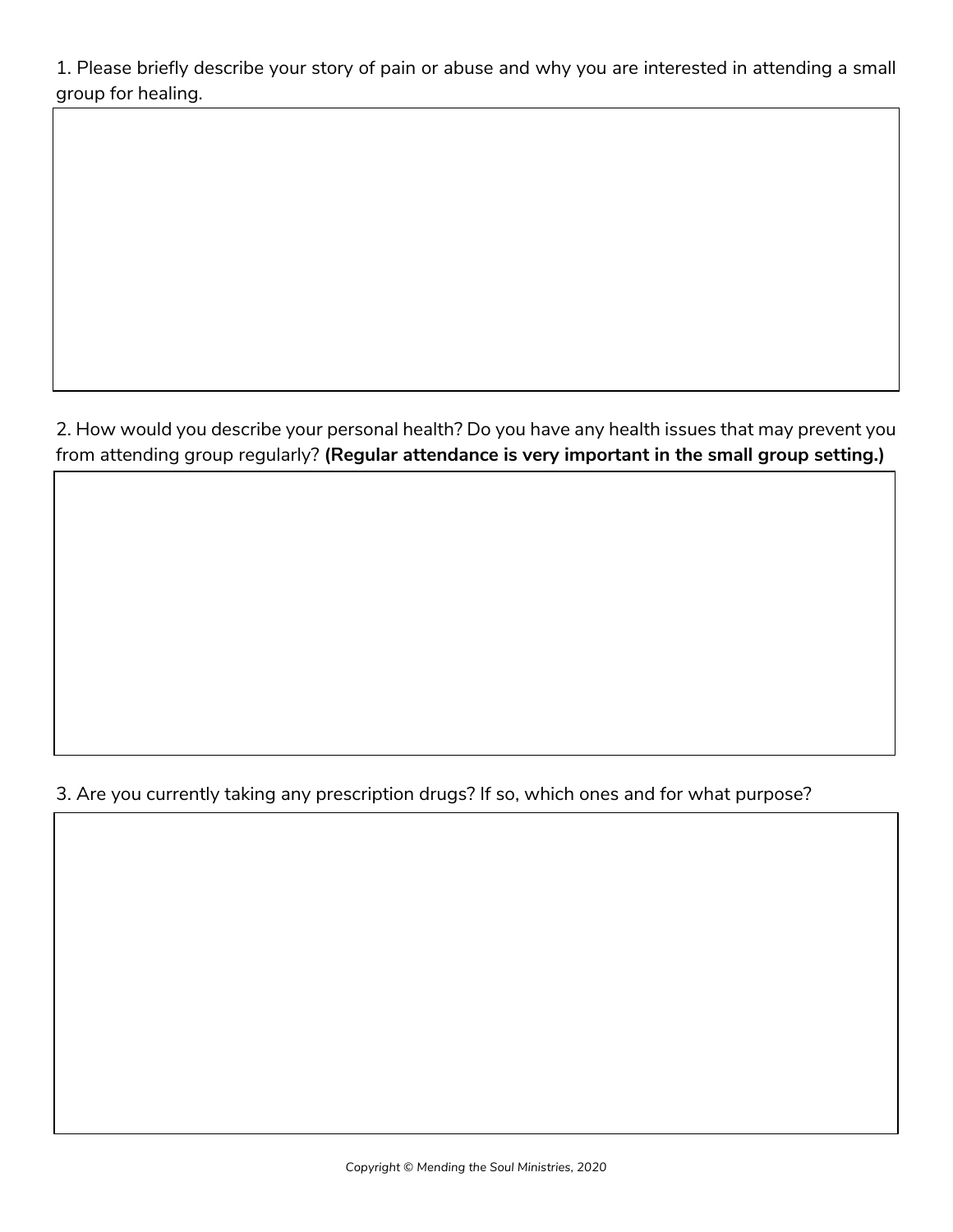4. The effects of abuse sometimes lead to other struggles that we are not equipped to handle in-depth during small group meetings. Are you struggling with any behaviors with which you may need extra support outside of the group, such as recreational drug or alcohol use, disordered eating, workaholism, sexual addiction, internet addiction, spending addiction, or codependency? Are you already receiving support for any of these issues? Please explain below.

*(If you are unsure if you are drug or alcohol dependent or struggling with an eating disorder, please note that you are unsure in your response and your facilitator will discuss this in your meeting.)*

5. Are you currently in an abusive relationship? If so, please explain below.

## 6. Are you experiencing great stress or important transition in your life?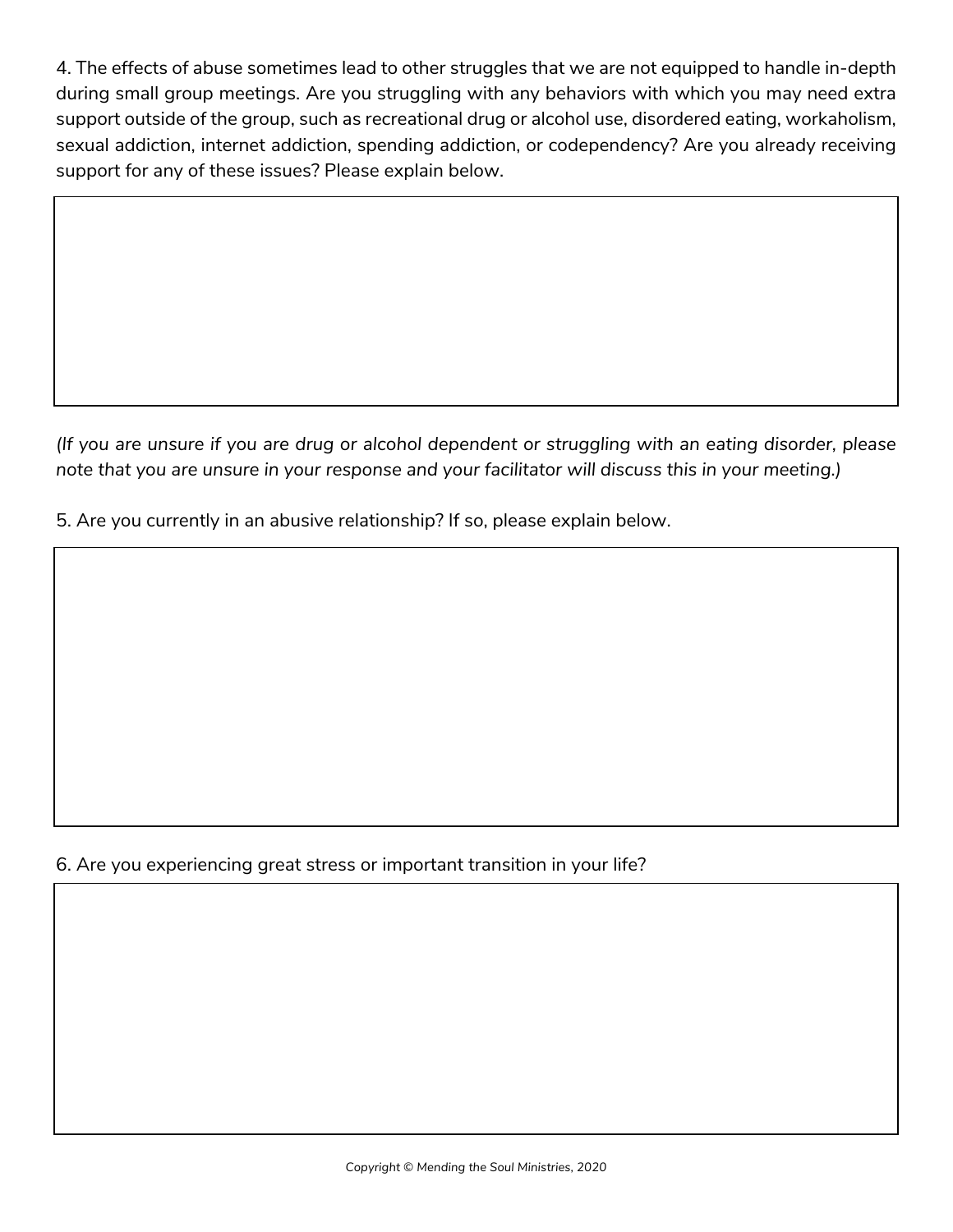8. Have you ever had any serious thoughts about committing suicide or made a suicide plan or attempt? If so, please describe how and when.

9. Have you been diagnosed with a mental illness, including Obsessive Compulsive Disorder (OCD) or Bipolar Disorder (BPD)? If so, how is it being treated? Do you see any reason why this condition would interfere with your ability to complete the text and workbook requirements of this group?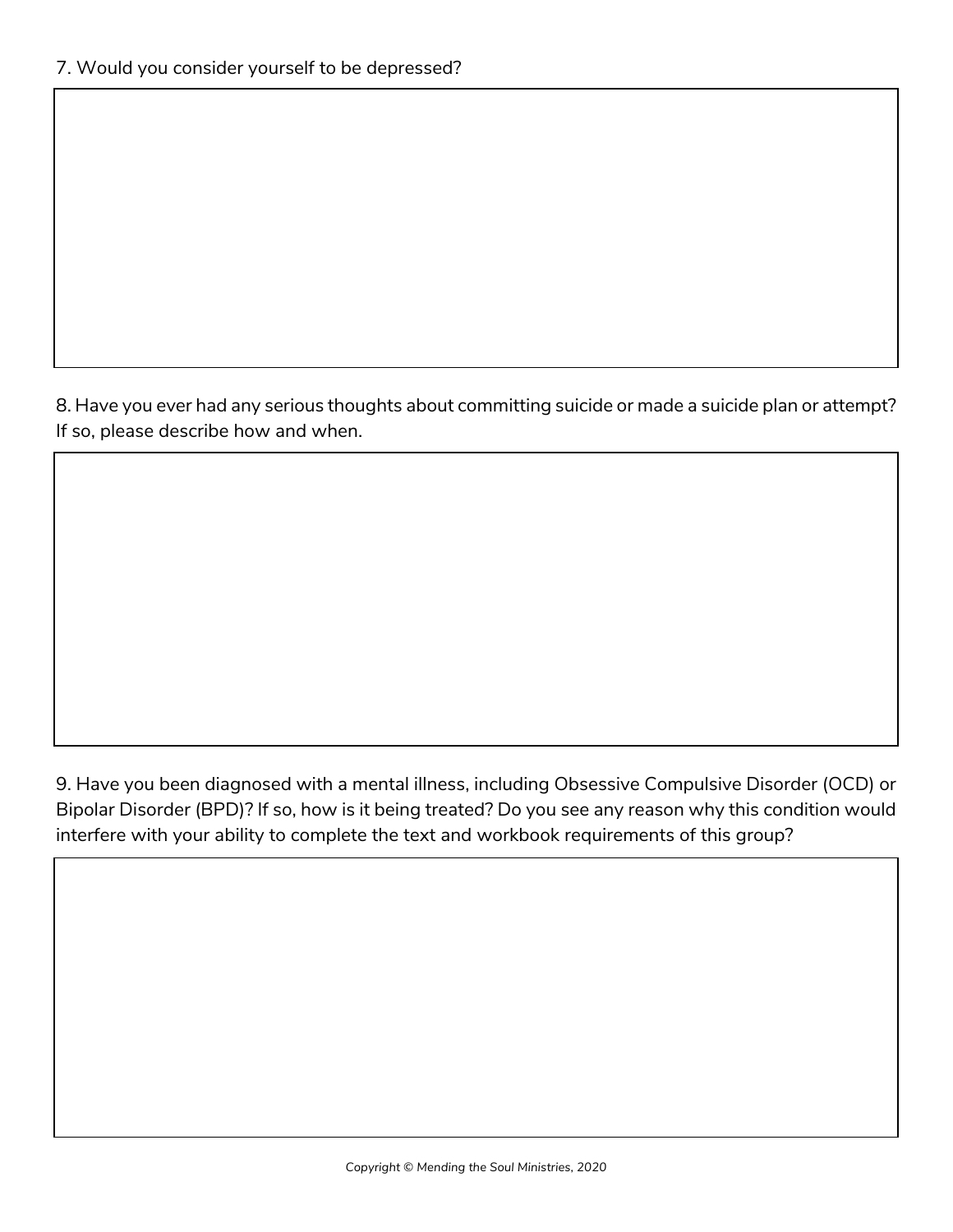10. Is there anything else in your life that might make it difficult for you to concentrate that your facilitators should be aware of? (Personal habits or mannerisms, ADD or ADHD, etc.)

| 11. Have you ever received counseling? |  |  |  |  |
|----------------------------------------|--|--|--|--|
|----------------------------------------|--|--|--|--|

| Type           | Year(s) | Purpose | Approx. # of sessions |
|----------------|---------|---------|-----------------------|
| Pastoral       |         |         |                       |
| Lay Counseling |         |         |                       |
| Professional   |         |         |                       |

12. Describe your religious upbringing. (Please note that this group is open to those from all religious backgrounds. Abuse wounds the spirit and the soul.)